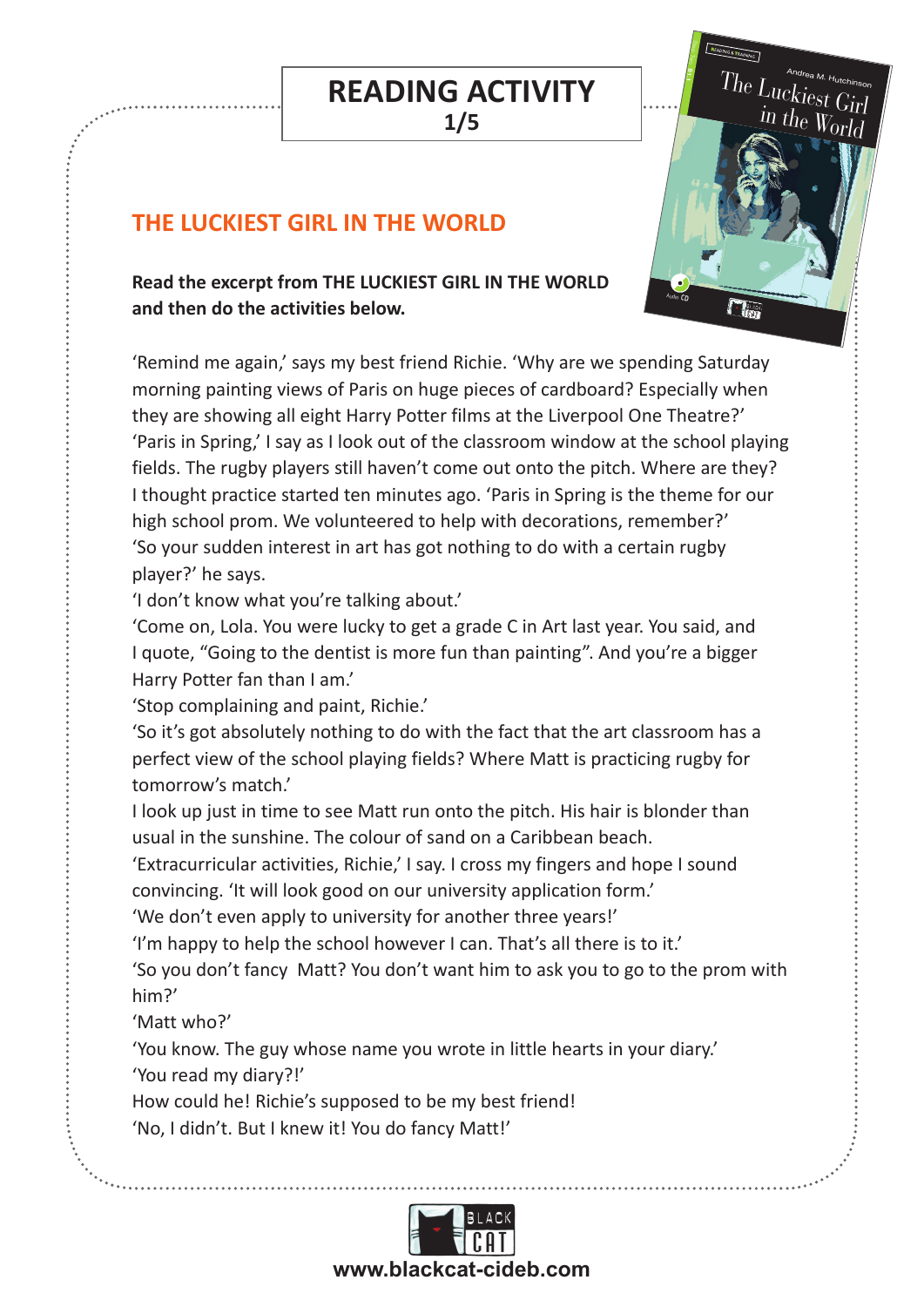#### **READING ACTIVITY 2/5** rugby star Matt to ask her to the prom, but he doesn't even know  $\frac{1}{\sqrt{2\pi}}$ she has a plan that will make  $\frac{1}{\sqrt{2\pi}}$  $\overline{\mathbf{r}}$ in  $\mathbf{u}$ the luckiest girl in being  $\mathbf{r}$  $\mathsf{CTIVITY} \quad \Big\vert$  $\overline{\phantom{a}}$  and keys at blackcat-cideb.com  $\overline{\phantom{a}}$

 $\overline{\phantom{a}}$ 

 $\cdot \cdot$ 

Step Two E

 $The \frac{LuckiesM. Hutchinsor}{The LuckiesU.}$ 

in the World

Lola is fed up with being invisible. All she wants is for high school

 $\frac{1}{\sqrt{2}}$ 

Audio **CD**

**FIELD** 

'We need more red paint,' I say, getting up. my face is redder than the paint I need. than the paint I need.<br>You know, guys like Matt don't even know people like you

and me exist,' Richie says when I get back. He offers me a bar of chocolate. My favourite. Richie always knows what I need. And now I need chocolate. Book + Cd € 8,90

I look out of the window and see Nadine running from the edge of the fields towards Matt. She looks even slimmer, and prettier, than usual in her little cheerleading dress. She gives Matt a huge smile that shows every one of her perfect white teeth.

I hate Nadine. I hate cheerleaders.

I finish the chocolate in a few bites, and I instantly regret eating it. But who cares? Richie's right. Matt doesn't even know I exist.

(from Chapter One)

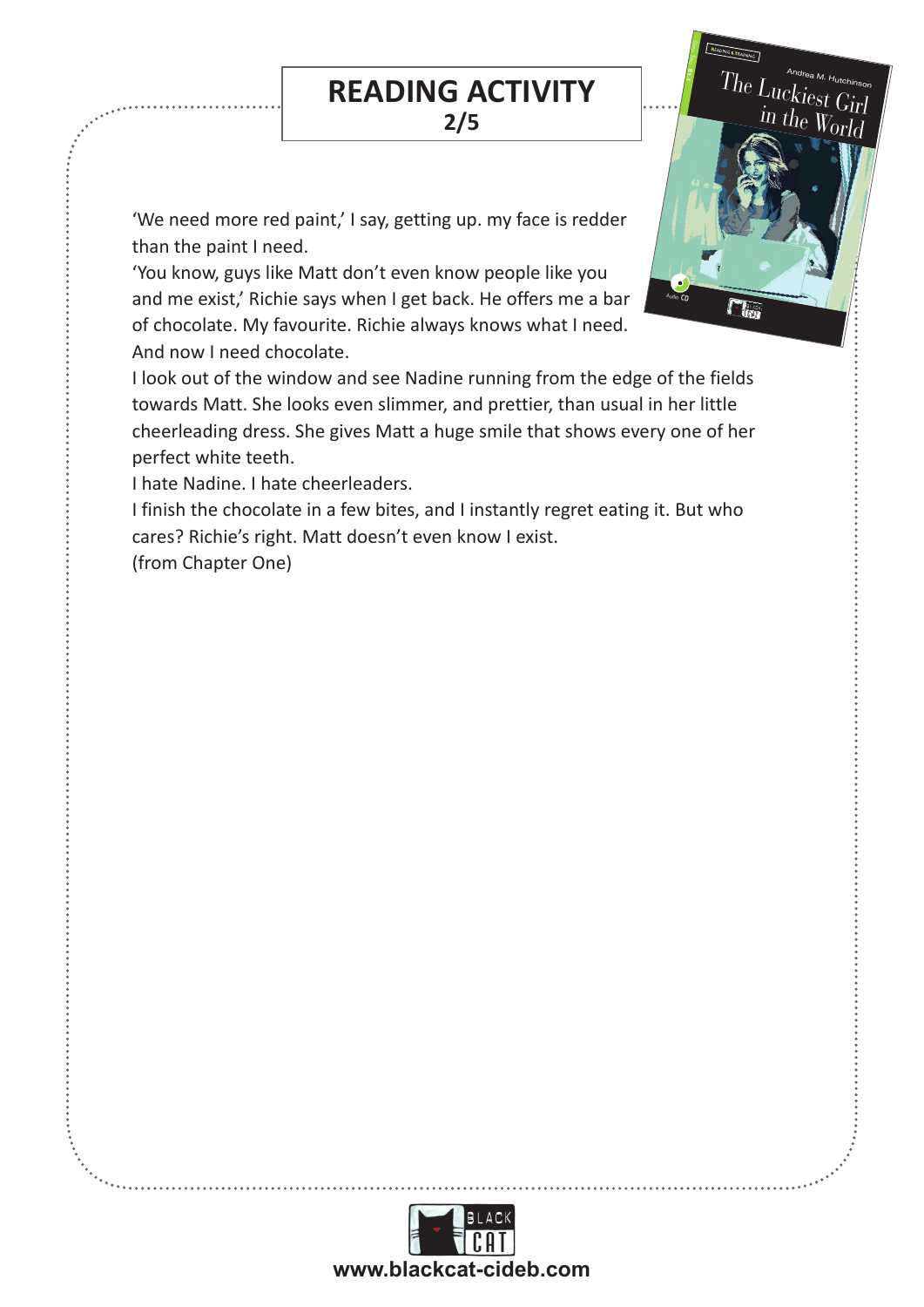**READING ACTIVITY** rugby star Matt to ask her to the prom, but he doesn't even know  $\frac{1}{\sqrt{2\pi}}$ she has a plan that will make  $\frac{1}{\sqrt{2\pi}}$  $\overline{\mathbf{r}}$ in  $\mathbf{u}$ the luckiest girl in being  $\mathbf{r}$  $\mathsf{CTIVITY} \quad \Big\vert$ 

 $\overline{\phantom{a}}$ 

 $\overline{\phantom{a}}$  and keys at blackcat-cideb.com  $\overline{\phantom{a}}$ 

 $\cdot \cdot$ 

Step Two E

 $The \frac{LuckiesM. Hutchinsor}{The LuckiesU.}$ in the  $Wor$ 

Lola is fed up with being invisible. All she wants is for high school

 $\frac{1}{\sqrt{2}}$ 

Audio **CD**

**3/5**

# **ACTIVITIES**

#### **2. Choose the correct answer a, b, or c.**<br>2. Choose the correct answer a, b, or c. ISBN 978-88-530-1550-1 u, w,

### **1 On Saturday morning Lola and Richie**

- $\Box$ a are going to see a Harry Potter movie.
- $\Box$  b are painting views of Paris.
- $\perp$ c are watching a rugby game.

#### **2. Paris in Spring is**

- $\Box$ a the name of a new movie.
- $\Box$  b the name of a famous painting.
- $\Box$  c the theme of the high school prom.

#### **3 Matt is a**

- $\Box$ a a handsome rugby player that Lola likes.
- $\Box$ b a young man from a Caribbean beach.
- c Richie's older brother.

## **4 Richie gives Lola**

- a some red paint.
- $\Box$ b a chocolate bar.
- $\perp$ c a huge smile.

#### **5. Nadine is**

- a Matt's sister.
- $\Box$ b the best student in the art class.
- c a pretty cheerleader.